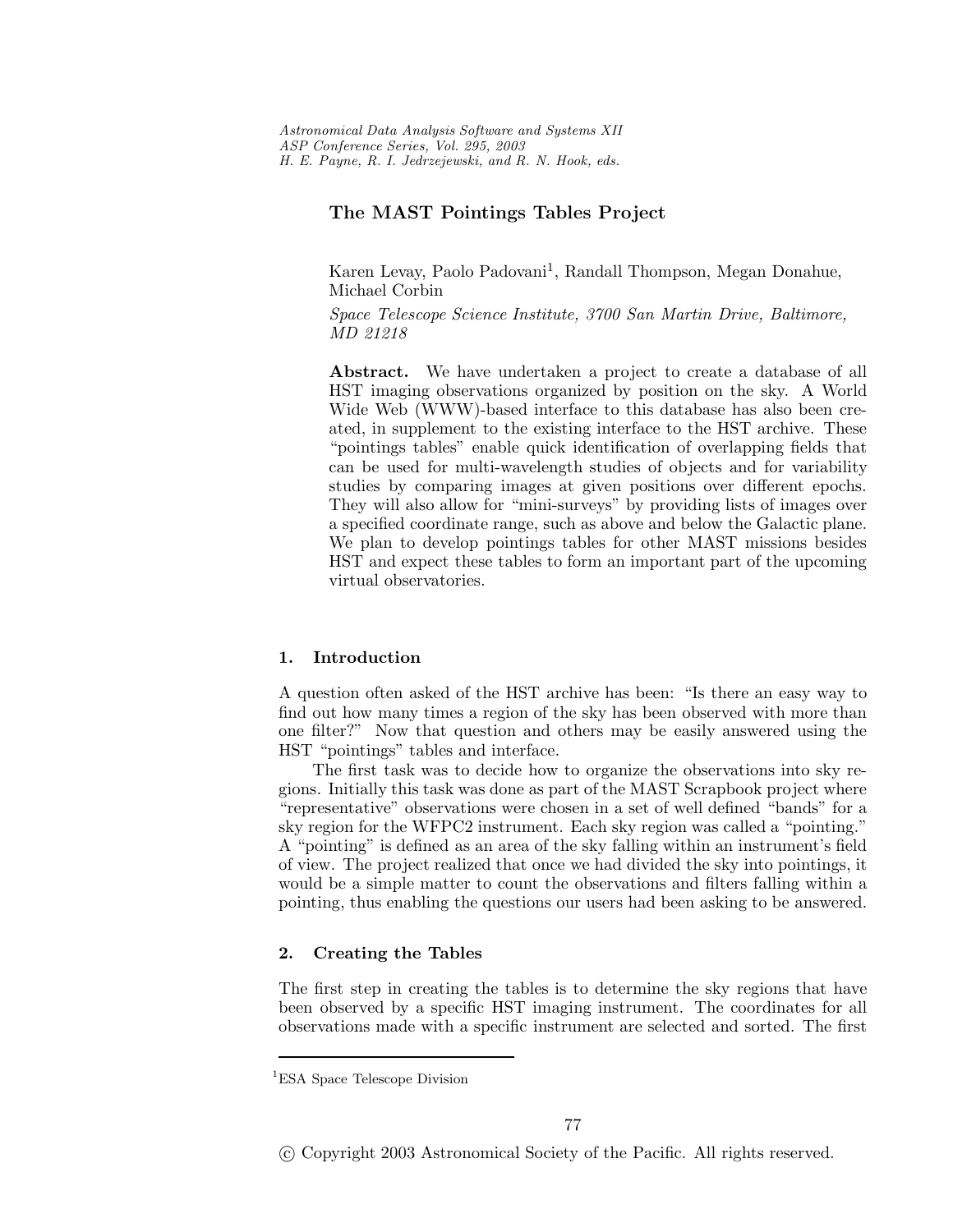$\overline{m}$ 

|                                                                                                                                                                                                                                          | WFPC2 Pointings                     |                                            |
|------------------------------------------------------------------------------------------------------------------------------------------------------------------------------------------------------------------------------------------|-------------------------------------|--------------------------------------------|
| Coordinates: Choose either a more traditional search by Target Name/Coordinate, or the serendipitous approach, to search by RA/Dec/Galatic Latitude and/or<br>Ecliptic Latitude ranges. You do not have to search by coordinates at all. |                                     |                                            |
| <b>Target Name/Coordinates</b>                                                                                                                                                                                                           | Resolver<br>$SIMBAD$ $\blacksquare$ | Radius (arcmin)<br>3.0                     |
| RA Range<br>degrees                                                                                                                                                                                                                      | Dec Range                           | degrees                                    |
| Above & Below Plane > ±<br><b>Galactic Latitude</b>                                                                                                                                                                                      | degrees                             |                                            |
| Above & Below Plane $> \pm \Box$<br>Ecliptic Latitude                                                                                                                                                                                    | degrees                             |                                            |
| Number of Unique Bands                                                                                                                                                                                                                   | <b>Total Number of Exposures</b>    | Num of Days<br>between first and last exp. |
| Band: To search for specific bands, enter the number of exposures required per band (e.g. 4, >1, or <10). Specify if the search is to be for all specified bands (and) or<br>any of the specified hands (or)                             |                                     |                                            |



| WFPC2 (primary) |                                         |                |  |  |  |  |  |  |
|-----------------|-----------------------------------------|----------------|--|--|--|--|--|--|
|                 | <b>Expsures per Band</b> Exposure Times |                |  |  |  |  |  |  |
|                 | (#And<br>$\in$ Or                       | (⊪ And<br>r Or |  |  |  |  |  |  |
| U               |                                         |                |  |  |  |  |  |  |
| в               |                                         |                |  |  |  |  |  |  |
|                 |                                         |                |  |  |  |  |  |  |
| R               | <b>CONTRACTOR</b>                       |                |  |  |  |  |  |  |
|                 | -------                                 |                |  |  |  |  |  |  |
| Line            |                                         |                |  |  |  |  |  |  |

Figure 1. Pointing search specification page.

set of coordinates in the list are automatically defined as the coordinates for the first pointing. All coordinates within the defined "field of view" for that instrument are removed from the list of potential pointings. The next unselected observation becomes the second pointing and the same procedure is followed until all observations are assigned as a member of a pointing. It should be noted that while the method for defining a pointing is defined, the individual pointings may change over time as new observations are added for active instruments. During the second step, individual observations are assigned to pointings. An observation may fall in more than one pointing and is then counted as a member ofall appropriate pointings. The filter is used to determine which "band" the observation is assigned to. The values for the total exposure time for each band in the pointing, the first and last observation date/time, the total number of exposures and the total number of different bands found for that pointing are also calculated. A table containing the list of dataset names with the pointing and band assignments is also created. Currently, pointings tables are available for the WFPC2, STIS (images), and FOC instruments.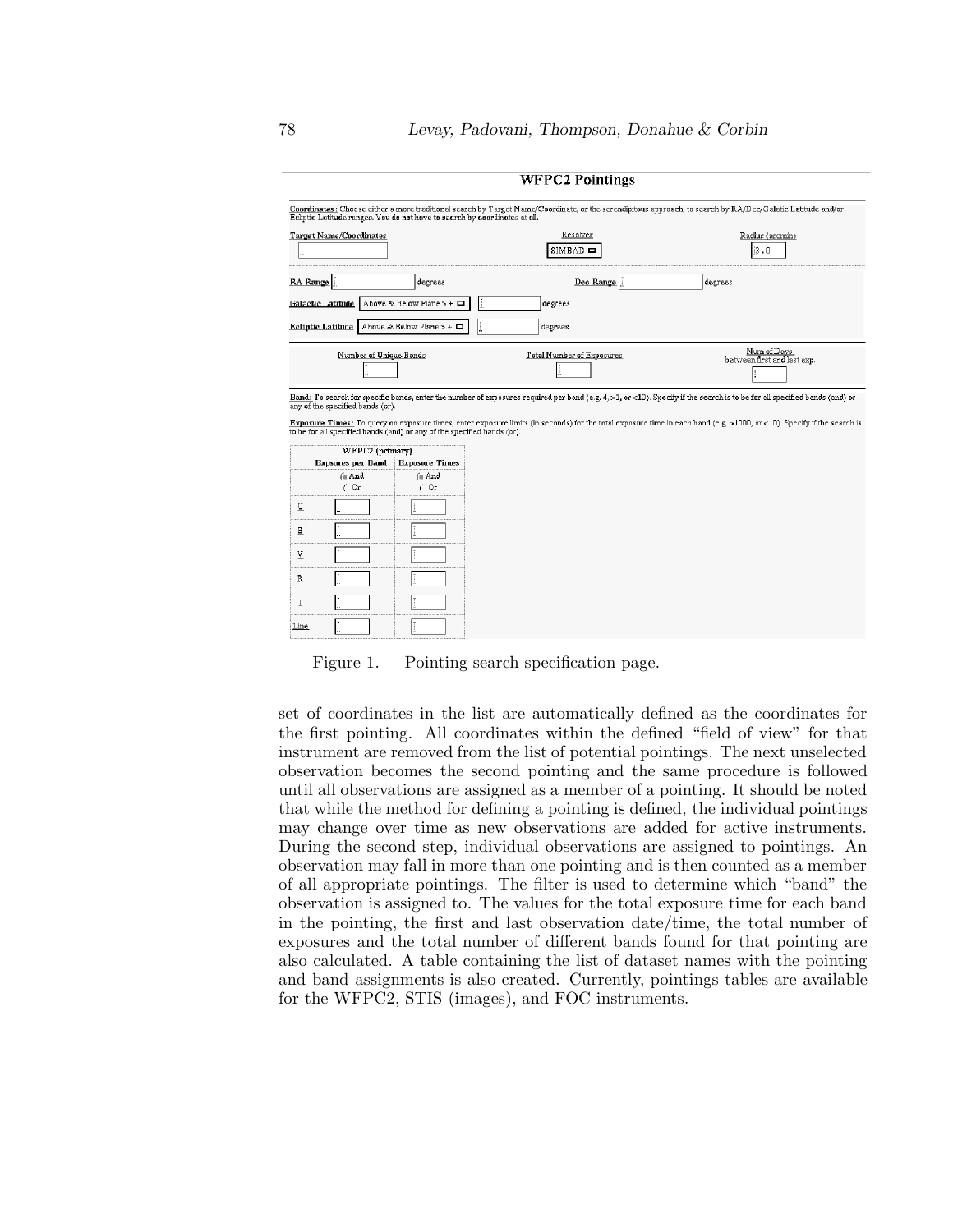| Data Search / Missions / Contacts / STScI / MAST | Site Search |
|--------------------------------------------------|-------------|
| <b>HST</b> Hubble Space Telescope                |             |
| <b>WFPC2 Pointings</b>                           |             |

Object name M 51 resolved by **SIMBAD** to **APG 85** (IG)<br>RA: 13 29 52.37 Dec: +47 11 40.8 (J2000)

Choose options, then click on non-zero filter entries in either table below<br>to list and/or retrieve data sets.

|                                                                   | Exposure Display Format | Max Exposures Displayed |
|-------------------------------------------------------------------|-------------------------|-------------------------|
| $\bigcap$ Retrieval List $\bigcap$ Print List $\bigcap$ File List |                         | $100 = 1$               |

| Results Summary:              |  |
|-------------------------------|--|
| Micrian Daintings Fenomena II |  |

|  | Mission Pointings Exposures |  |  |                         | Line Other |
|--|-----------------------------|--|--|-------------------------|------------|
|  |                             |  |  | 13     13     13     13 |            |

|  |  | Table of Found Pointings: |  |  |
|--|--|---------------------------|--|--|
|  |  |                           |  |  |

|         | Number pelow miter totals represents total exposure ume in seconds. |           |                                                  |    |                |                                                                                                 |             |   |                            |             |                |              |                                       |                                          |
|---------|---------------------------------------------------------------------|-----------|--------------------------------------------------|----|----------------|-------------------------------------------------------------------------------------------------|-------------|---|----------------------------|-------------|----------------|--------------|---------------------------------------|------------------------------------------|
|         |                                                                     |           | Mission RA (2000) Dec (2000) Ang. Sep. (') Total |    |                | R                                                                                               |             | R |                            | Line        |                | Other Unique | <b>First Date</b>                     | Last Date                                |
| WFPC2 I | 1329 54                                                             | $+471130$ | 0.35                                             | 22 | 9              | $\overline{2}$<br>$3.88e+03$ $1.40e+03$ $1.46e+03$ $16.00e+02$ $6.00e+02$ $3.50e+03$ $2.00e+03$ | β           |   |                            | <b>A</b>    | $\overline{2}$ |              |                                       | Apr 18 1994 2:45 PM Jan 24 1995 11:17 PM |
| WFPC2   | 132948                                                              | +47 11 29 | 0.67                                             | 11 | $\overline{2}$ | $\boxed{2}$<br>1.20e+03 1.10e+03 1.20e+03 3.00e+02 1.00e+03 2.00e+03                            | $\boxed{2}$ |   | 囨                          | $\boxed{2}$ | n              | Á            |                                       | Hul 21 1999 5:58 AM Hul 21 1999 10:56 AM |
| WFPC2   | 133005                                                              | $+471122$ | 2.23                                             | 12 | n.             | $\boxed{4}$<br>i2.00e+03.2.00e+031                                                              | $\boxed{4}$ | n | $\sqrt{4}$<br>$ 2.00e+03 $ |             | n              | ۹            | Tun 9 2001 9:45 AM Tun 9 2001 1:30 PM |                                          |
| WFPC2   | 132958                                                              | $+471400$ | 2.57                                             | 12 | n              | $\overline{a}$<br>12.00e+0312.00e+031                                                           | $\boxed{4}$ | n | 回<br>2.00e+03              |             | n              | ٩            | Jun 9 2001 2:34 PM                    | Tun 9 2001 6:19 PM                       |

Figure 2. Pointings search output.

### **3. The Interface**

The interface for the pointings table is a WWW form which can be found at http://archive.stsci.edu/cgi-bin/point, together with the definition of the pointing radii and filter/band assignments. Users select the instrument pointings table they wish to search. On the subsequent form, users may select a specific target, coordinate ranges, or might decide to search above/below the Galactic or ecliptic plane. They may choose to look for pointings with observations in more than one filter with or without exposure time constraints in each filter. Users may choose to do time-variability searches by specifying the number of days between the first and last observations in a pointing. See Figure 1 for an example of the form. The search results are displayed as two tables (see Figure 2). The top table is a summary of all pointings found by the search. The second table has a row for each pointing found fitting the search criteria. The number of observations within each band is also a link. When this link is executed, a list of the specific datasets for that pointing/band is displayed. Users may look at previews and also submit archive requests for those data.